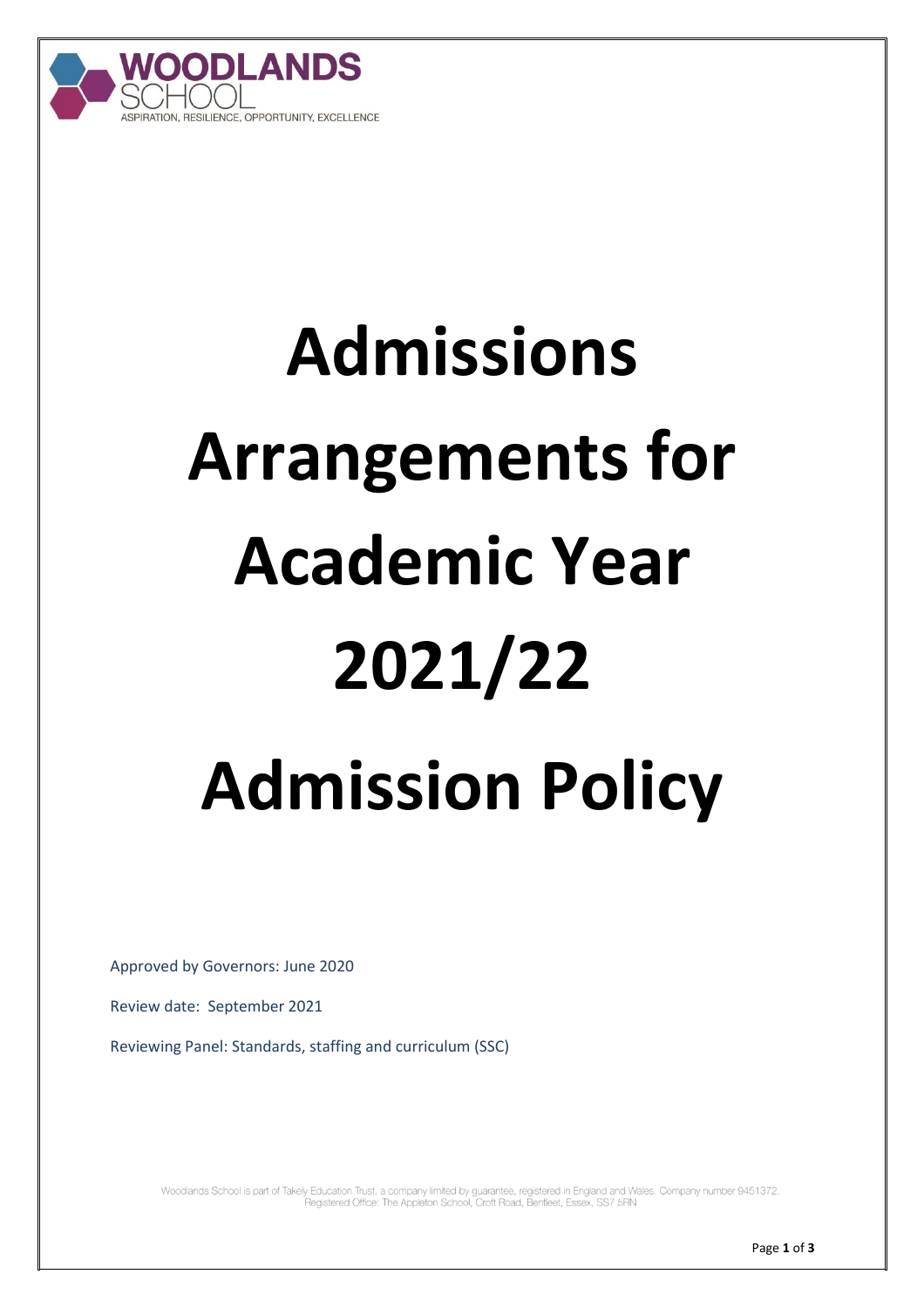Our Published Admissions number (PAN) is 300. There is no guarantee of a place at the school. In the event of oversubscription places will be allocated using the following criteria in the order given:

#### **1. Looked after children and previously looked after children**

A 'looked after child' or a child who was previously looked after but immediately after being looked after became subject to adoption, residence or special guardianship order will be given first priority in oversubscription criteria, ahead of all other applicants, in accordance with the School Admissions Code 2014. A looked after child is a child who is (a) in the care of the local authority, or (b) being provided with accommodation by a local authority in the exercise of their social service functions (as defined in section 22(1) of the Children Act, 1989).

### **2. Children with a sibling attending the school**

A relevant sibling is a child who has a brother, sister, adopted brother or sister or step-brother or step-sister living in the same family unit, in the same family household and address, who attends the preferred school in any year group excluding the final year. Biological siblings who attend the preferred school in any year group excluding the final year will also be treated as siblings, irrespective of place of residence. Children residing in the same household as part of an extended family, such as cousins, will not be treated as siblings.

For mid-year applications the only variation to the definition above is that the sibling should be attending, or have been offered a place at, the preferred school at the time of application and determination and with a reasonable expectation that the sibling will be attending at the time of admission.

#### **3. Children of staff at Woodlands School**

- (a) Where the member of staff has been employed at the school for two or more years at the time at which the application for admission to the school is madeand/or
- (b) The member of staff is recruited to fill a vacant post for which there is a demonstrable skill shortage

### **4. Aptitude for Performing Arts or Sport**

Up to 30 children (10% of Published Admission Number) who have an aptitude for either Performing Arts or Sport. Parents wishing for their child to take the aptitude test are required to complete a Supplementary Information Form (SIF), obtainable from the school or from the school's website. All SIFs must be returned to the school before Saturday  $2^{nd}$  October 2021. Tests will take place on Saturday 2<sup>nd</sup> October 2021, at Woodlands School. Test results will be posted to parents within 10 days of completion of the tests. Places are allocated in rank order, based on the outcome of the aptitude testing. In the case of a tie on score, the straight line distance rule will be applied.

#### **5. Straight line distance to school**

In the event of over subscription within any of the above criteria, priority will be determined by straight line distance from home to the school, with those living closest being given the highest priority.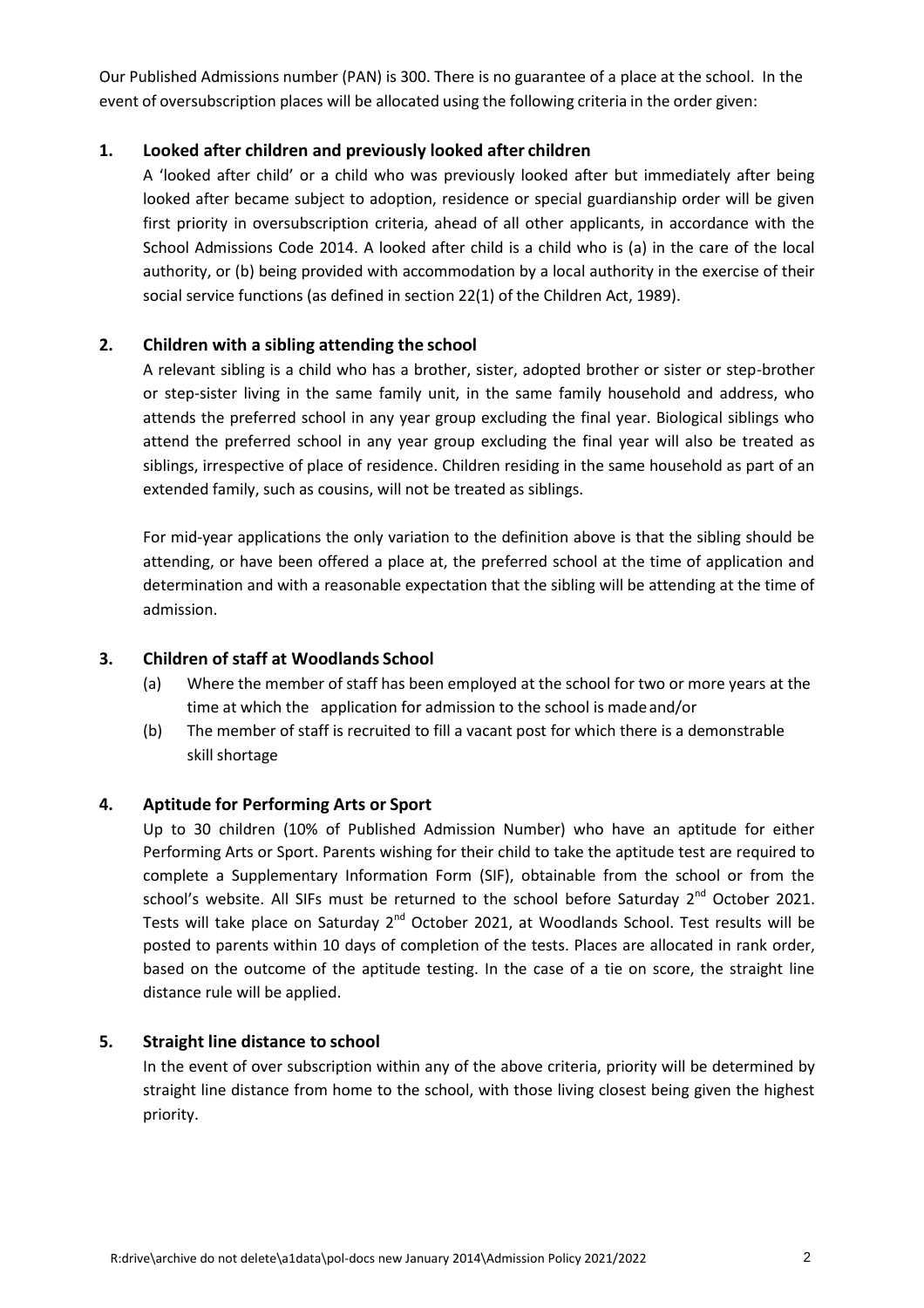With all unsuccessful applications that have been held on a waiting list (see below), Woodlands School uses straight line distance to prioritise applications, both within each individual criterion and as a final criterion. All straight line distances are calculated electronically by the LA using data provided jointly by the Post Office and Ordnance Survey. The data is used to plot the coordinates of applicant's property and Woodlands School front entrance, and provides the address points between which the straight line distance is measured. Distances are reported in miles to three decimal places in the first instance.

After the 2<sup>nd</sup> March, all unsuccessful applications will be held on a waiting list, according to the Woodlands School admissions criteria. This applies to both 'on time' and 'late' applications. Woodlands School will hold waiting lists until the end of August. Applicants will be ranked in priority order, according to the Woodlands School Admissions criteria. After this date, if oversubscribed, Woodlands School will continue to maintain waiting lists until the end of the autumn term. Waiting list positions can change, for example, as a result of an offer of a place being made, or as new applications are received. It is therefore possible that a child's position on a waiting list could move down as well as up.

Mid-year applications should be made to the school using the Application Form provided by Woodlands School.

Parents have the right to appeal against admission decisions to an Independent Appeal Panel established under statutory regulations for this purpose. For further details on how to lodge an appeal, please see our School Website or alternatively contact the School.

Signed: \_\_\_\_\_\_\_\_\_\_\_\_\_\_\_\_\_\_ Dated: \_\_\_\_\_\_\_\_\_\_\_\_\_\_\_\_\_  $10^{\text{th}}$  June 2020

Head Teacher

TEAM Kymsen

Chair of Governors

Signed: \_\_\_\_\_\_\_\_\_\_\_\_\_\_\_\_\_\_\_ Dated: \_\_\_\_\_\_\_\_\_\_\_\_\_\_\_\_\_\_ 10<sup>th</sup> June 2020